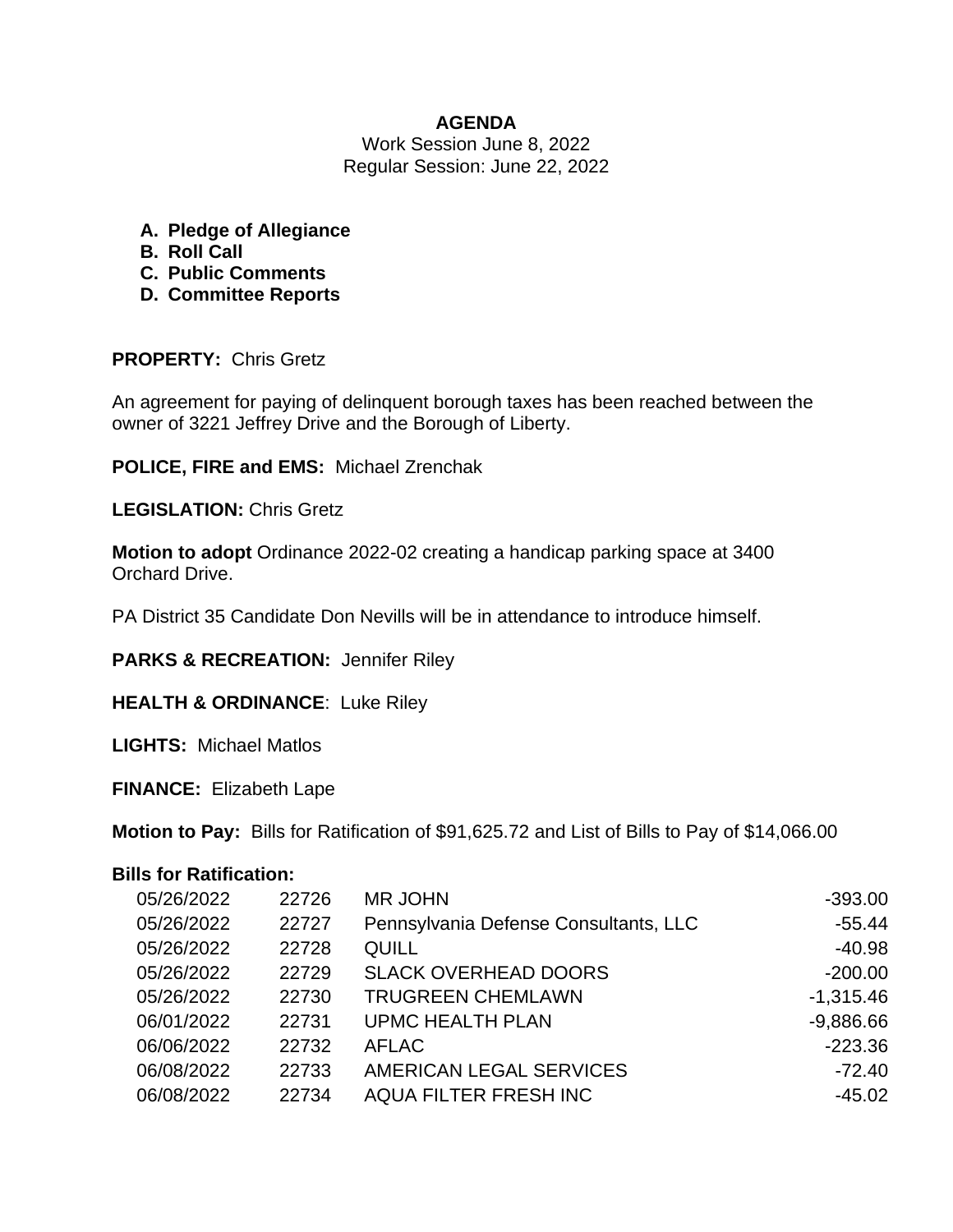| 06/08/2022 | 22735 | <b>CENTER INDEPENDENT ENERGY</b>            | $-56.64$     |
|------------|-------|---------------------------------------------|--------------|
| 06/08/2022 | 22736 | <b>DERKAS AUTO SERVICE</b>                  | $-101.00$    |
| 06/08/2022 | 22737 | DUQUESNE LIGHT CO                           | $-72.50$     |
|            |       | FIRST COMMONWEALTH BANK (CREDIT             |              |
| 06/08/2022 | 22738 | CARD)                                       | $-547.97$    |
| 06/08/2022 | 22739 | <b>FLYNN'S TIRE</b>                         | $-482.04$    |
| 06/08/2022 | 22740 | <b>GLENN ENGINEERING &amp; ASSOC</b>        | $-1,005.00$  |
| 06/08/2022 | 22741 | <b>LICO INC</b>                             | $-149.60$    |
| 06/08/2022 | 22742 | <b>MON VALLEY INDEPENDENT</b>               | $-299.50$    |
| 06/08/2022 | 22743 | <b>ONE DIGITAL</b>                          | $-243.04$    |
| 06/08/2022 | 22744 | <b>PA AMERICAN WATER</b>                    | $-1,158.51$  |
| 06/08/2022 | 22745 | <b>PEOPLES NATURAL GAS</b>                  | $-128.95$    |
| 06/08/2022 | 22746 | RACUNAS LAW GROUP LLC                       | $-2,247.00$  |
| 06/08/2022 | 22747 | <b>RR DONNELLEY</b>                         | $-23.93$     |
| 06/08/2022 | 22748 | Safsecur LLC                                | $-808.34$    |
| 06/08/2022 | 22749 | <b>SPRINT</b>                               | $-112.16$    |
| 06/08/2022 | 22750 | T-Mobile                                    | $-45.42$     |
| 06/08/2022 | 22751 | THIR HEATING & COOLING                      | $-375.00$    |
| 06/08/2022 | 22752 | <b>VOLUNTEER FIREMEN'S ASSOC OF LIBERTY</b> | $-36,250.00$ |
| 06/08/2022 | 22753 | <b>WESTCOM WIRELESS INC</b>                 | $-55.00$     |
| 06/08/2022 | 22754 | <b>Witmer Public Safety Group</b>           | $-524.24$    |
| 06/16/2022 | 22755 | PA MUNICIPAL RETIREMENT SYSTEM              | $-340.30$    |
| 06/16/2022 | 22756 | <b>TEAMSTERS LOCAL UNION #205</b>           | $-188.00$    |
| 06/17/2022 | 22757 | <b>Csorba Tree Experts</b>                  | $-3,125.00$  |
|            |       |                                             | $-91,625.72$ |

# **List of Bills to Pay:**

#### **AMTRUST NORTH AMERICA**

|                                                        | 06/10/2022 | 17594925         | 06/20/2022 | 4,751.00 |
|--------------------------------------------------------|------------|------------------|------------|----------|
| Total AMTRUST NORTH AMERICA                            |            |                  |            | 4,751.00 |
| <b>BUILDING INSPECTION UNDERWRITERS OF PA</b>          |            |                  |            |          |
|                                                        | 05/31/2022 | 74214            | 06/10/2022 | 220.00   |
| Total BUILDING INSPECTION UNDERWRITERS OF<br><b>PA</b> |            |                  |            | 220.00   |
| <b>COMCAST</b>                                         |            |                  |            |          |
|                                                        | 06/13/2022 | 8993209080009060 | 06/23/2022 | 368.32   |
| <b>Total COMCAST</b>                                   |            |                  |            | 368.32   |
| <b>DUQUESNE LIGHT CO</b>                               |            |                  |            |          |
|                                                        | 06/01/2022 | 3993-460-000     | 06/11/2022 | 192.36   |
|                                                        | 06/01/2022 | 1744-720-000     | 06/11/2022 | 76.13    |
|                                                        | 06/01/2022 | 9723-500-000     | 06/11/2022 | 3,318.11 |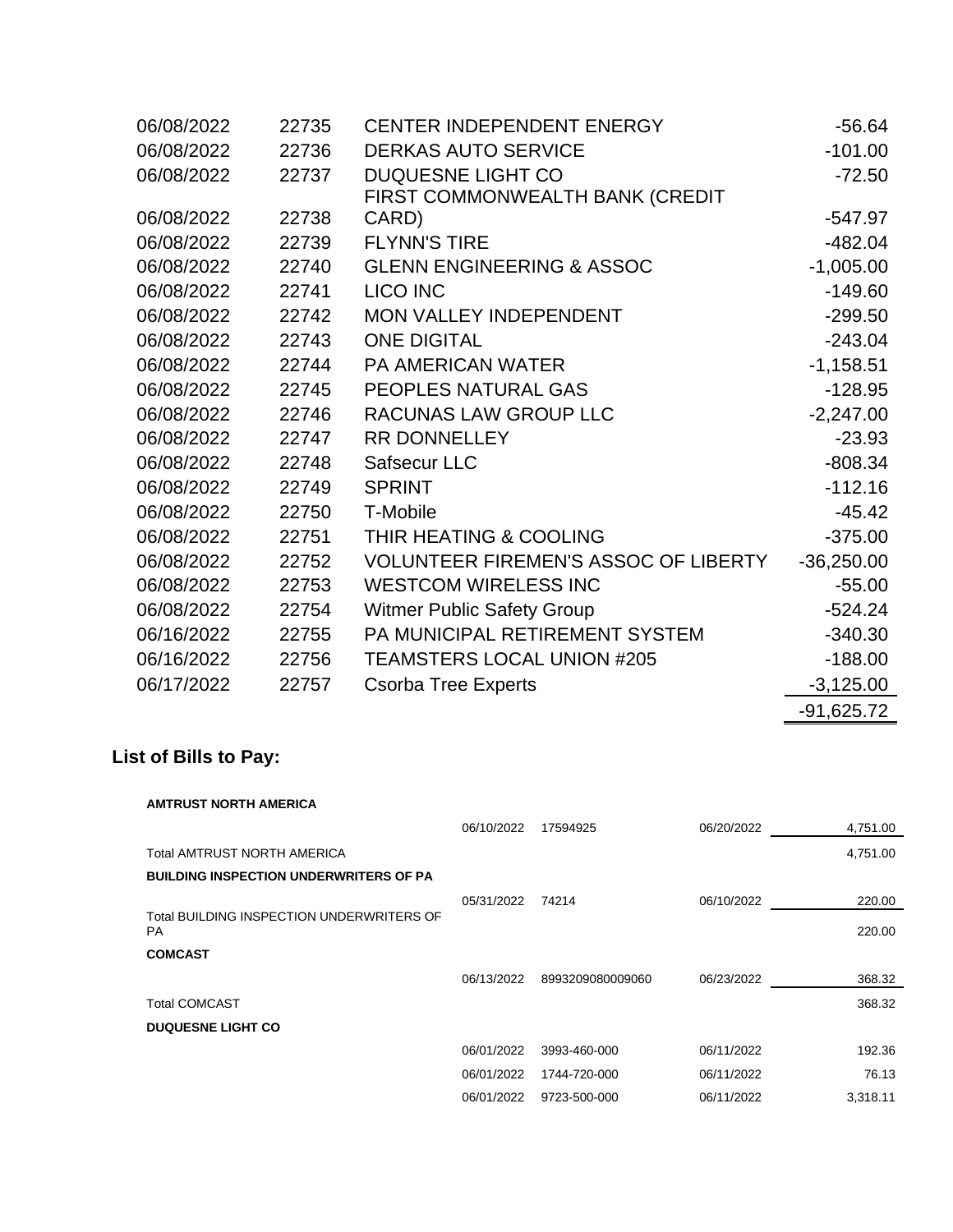|                                        |                     | 06/01/2022 0744-720-000       | 07/05/2022          | 340.42    |
|----------------------------------------|---------------------|-------------------------------|---------------------|-----------|
| Total DUQUESNE LIGHT CO                |                     |                               |                     | 3,927.02  |
| <b>GUY NORELLI GRAPHICS</b>            |                     |                               |                     |           |
|                                        | 06/08/2022 22153    |                               | 06/18/2022          | 1,340.88  |
| <b>Total GUY NORELLI GRAPHICS</b>      |                     |                               |                     | 1,340.88  |
| <b>LUKE RILEY</b>                      |                     |                               |                     |           |
|                                        | 06/13/2022          | 7 Springs Mileage             | 06/23/2022          | 30.93     |
| <b>Total LUKE RILEY</b>                |                     |                               |                     | 30.93     |
| O'REILLY AUTO PARTS                    |                     |                               |                     |           |
|                                        |                     | 06/16/2022 5108-271339        | 06/26/2022          | 53.95     |
| Total O'REILLY AUTO PARTS              |                     |                               |                     | 53.95     |
| <b>ONE DIGITAL</b>                     |                     |                               |                     |           |
|                                        |                     | 06/02/2022 10205-000107 ver 1 | 06/12/2022          | 40.00     |
| <b>Total ONE DIGITAL</b>               |                     |                               |                     | 40.00     |
| <b>ORKIN EXTERMINATING</b>             |                     |                               |                     |           |
|                                        |                     | 06/01/2022 10088746-0722      | 06/11/2022          | 318.00    |
|                                        | 06/09/2022 22573332 |                               | 06/19/2022          | 207.92    |
| <b>Total ORKIN EXTERMINATING</b>       |                     |                               |                     | 525.92    |
| <b>PA Housing Finance Agency</b>       |                     |                               |                     |           |
|                                        | 06/20/2022 555-P-79 |                               | 06/30/2022          | 30.00     |
| <b>Total PA Housing Finance Agency</b> |                     |                               |                     | 30.00     |
| <b>RACUNAS LAW GROUP LLC</b>           |                     |                               |                     |           |
|                                        | 05/01/2022 1503     |                               | 05/11/2022 2,166.00 |           |
| Total RACUNAS LAW GROUP LLC            |                     |                               |                     | 2,166.00  |
| RILEY-MCCLELLAND, JENNIFER             |                     |                               |                     |           |
|                                        | 06/13/2022          | 7 Springs Mileage             | 06/23/2022          | 30.93     |
|                                        |                     | 06/13/2022 Hershey Mileage    | 06/23/2022          | 126.25    |
| Total RILEY-MCCLELLAND, JENNIFER       |                     |                               |                     | 157.18    |
| <b>STEEL RIVERS COG</b>                |                     |                               |                     |           |
|                                        |                     | 05/26/2022 School Demo Ad     | 06/05/2022          | 344.10    |
| <b>Total STEEL RIVERS COG</b>          |                     |                               |                     | 344.10    |
| <b>VERIZON GARAGE</b>                  |                     |                               |                     |           |
|                                        | 06/09/2022 53       | 450-731-927-0001-             | 06/19/2022          | 55.70     |
| <b>Total VERIZON GARAGE</b>            |                     |                               |                     | 55.70     |
| <b>WESTCOM WIRELESS INC</b>            |                     |                               |                     |           |
|                                        | 06/14/2022 1190     |                               | 06/24/2022          | 55.00     |
| Total WESTCOM WIRELESS INC             |                     |                               |                     | 55.00     |
| TOTAL                                  |                     |                               |                     | 14,066.00 |
|                                        |                     |                               |                     |           |